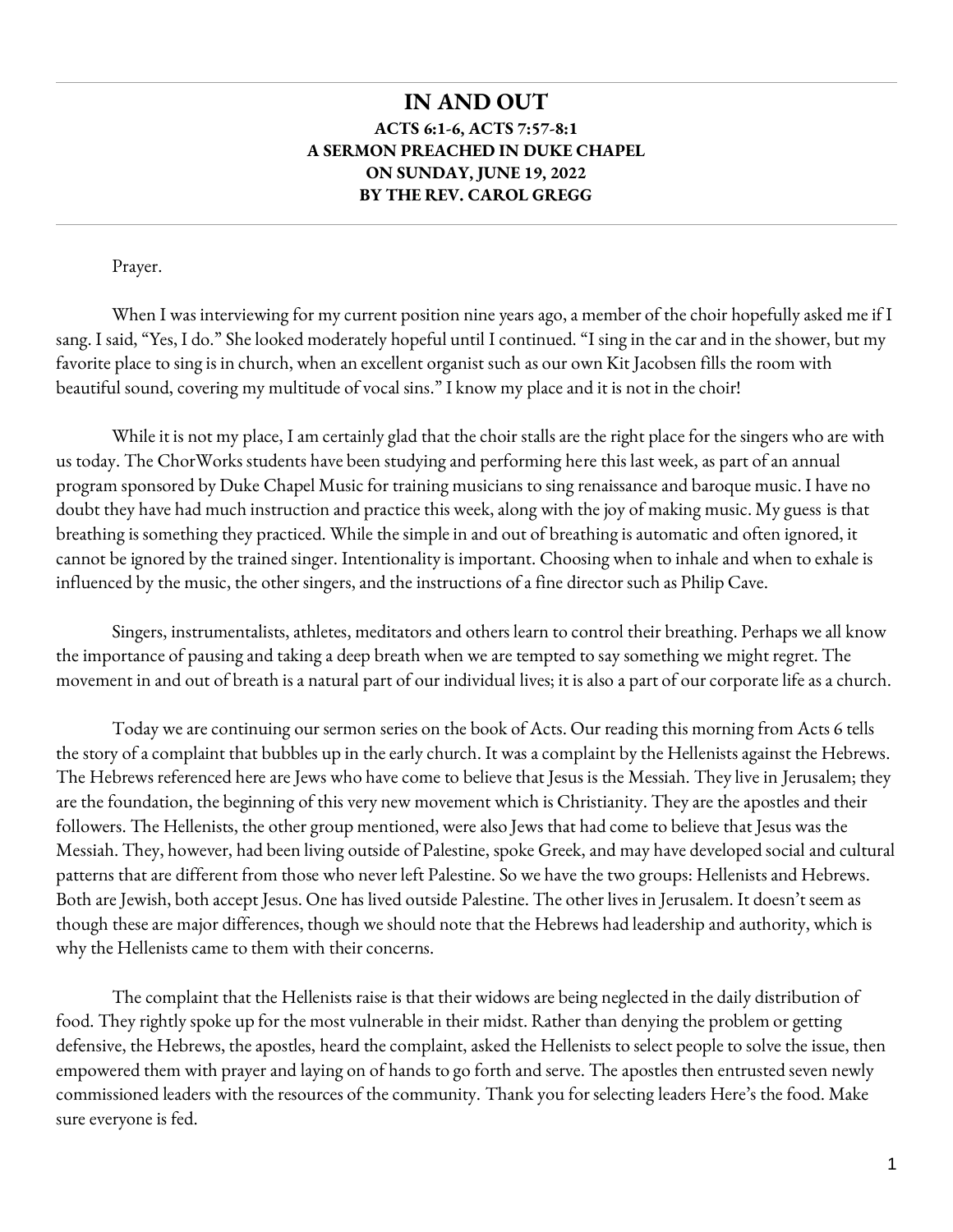There is a beautiful example of conflict resolution in this passage, which I invite you to ponder. This is also a moment when the established leadership welcomed in and empowered new leadership. The Hellenists, who had previously lived outside of the region, are now brought in not only to the community, but also into its leadership. In.

One of the seven newly minted leaders was Stephen. Stephen appears only in Acts 6 and 7, so we want to be sure to catch his story here. He and the others were commissioned to "wait on the tables" as the apostles said "It is not right that we should neglect the word of God in order to wait on tables." (Acts 6:2) The apostles planned to spend their time on prayer and preaching, while others distributed food. (Aside: Please don't see this as a hierarchy, serving food is a beautiful ministry as is prayer.) We presume the issue of food was resolved because it does not come up again, even though Stephen did not stick to waiting tables.

Stephen is described as "a man full of faith and the Holy Spirit" (Acts 6:5), so should we or should we not, be surprised that he does not stick to his assigned role? Along with six others, Stephen is commissioned to serve food, and before we are even done with this chapter, Stephen is out and about. He is doing signs and wonders. He is full of grace and power. He stirs up arguments about Jesus, so much so that his opponents secretly instigate false witnesses to testify against him. Before long, Stephen is standing before the council, giving the longest speech recorded in the book of Acts. Clearly, he is doing a little more than offering bread to the Hellenists widows. Under the power of the Holy Spirit, he has stepped out. He has gone beyond serving the needs of his own community, beyond the established leadership, and seems to be out on his own talking to the council. He was welcomed in, then stepped out.

Last week, when preaching about Acts 3, Assistant Dean Bruce Puckett spoke of the church's beautiful work of welcoming in the outsider. The scripture tells the story of a man unable to walk who spent his days at the gate of the temple asking for money. Peter and John offered him the healing found in Jesus Christ. The man then jumped up, walked into the temple, and praised God. (Acts 3:1-10) We heard encouragement to be a welcoming church, inviting people in. It is a beautiful thing, and part of our calling.

We also send people out.

Here at Duke Chapel, we are blessed to have many visitors. Because of the beauty of the building, the Chapel is a destination for thousands of visitors. Prior to the pandemic, we had approximately 300,000 visitors annually. That includes everyone who came into the building, whether it was for an event, a worship service, a concert, or simply to take a brief look at the architecture. We love having people here and are happy to share this space with others. And yet, we do not exist to be a destination. This is not the end point. From here, the Spirit sends us out to serve. Some churches have a phrase posted above their entry reading "Come in worship, Go out to serve." We need both, the gathering in and the sending out.

This morning we come to the communion table. We come as those who are hungry and need to be filled. We come literally with empty hands, waiting to receive the gifts of God. Once we have received the gifts of God at the table or in worship as a whole or the community of faith, are we tempted to think like a good consumer, "I'm satisfied. I got what I wanted."? I rejoice if you find the gifts of God in this space. It is a gift when we receive and are filled, and when we are pushed and sent. If we have an image of ourselves coming forward with empty hands, we also need an image of ourselves filled, empowered, and sent.